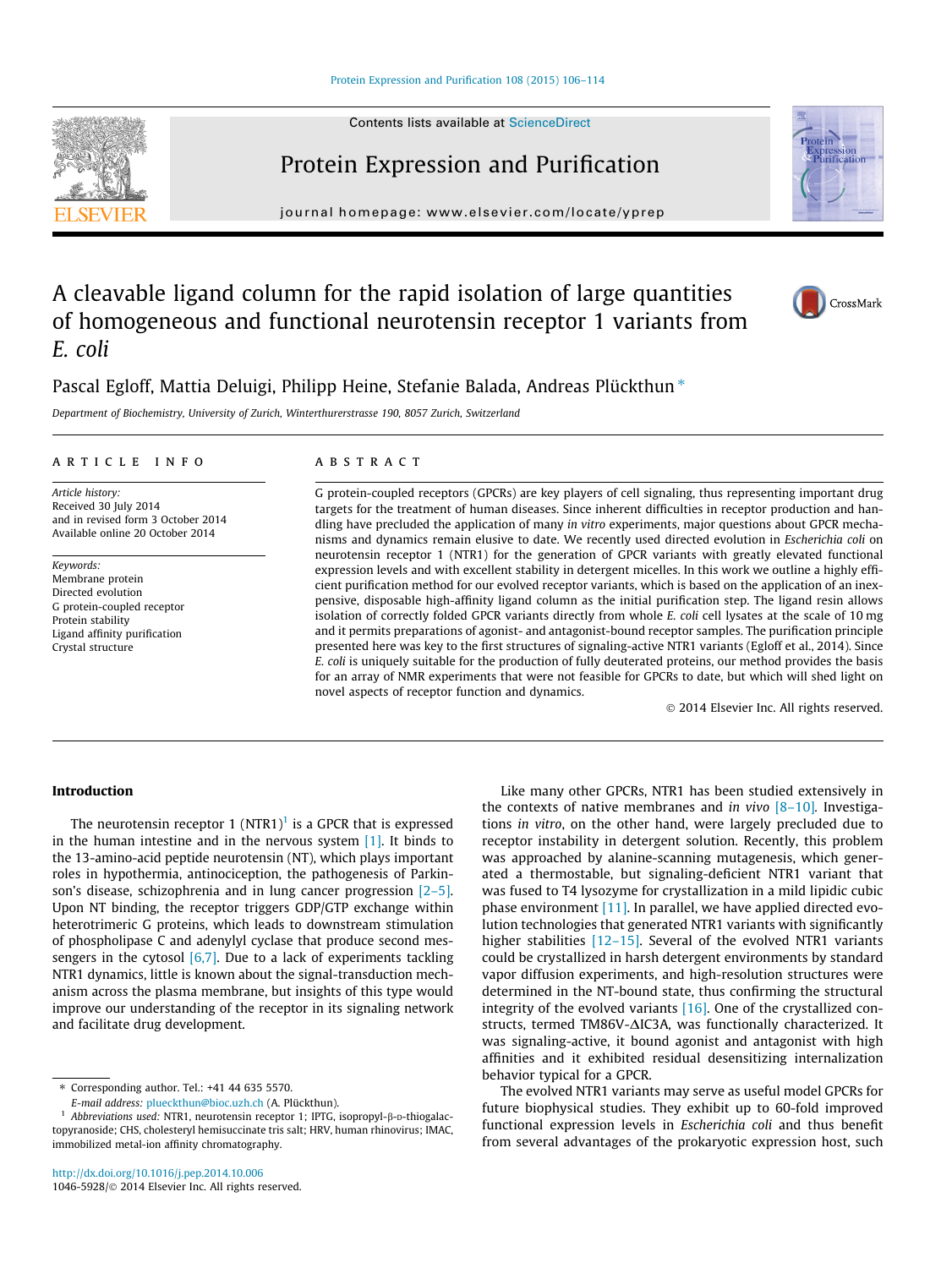<span id="page-1-0"></span>as quick genetic modification strategies, growth to high cell densities, fast doubling times, inexpensive media, absence of glycosylation and robust handling. Furthermore, prokaryotic production now allows to fully deuterate large quantities of functionally expressed NTR1 variants, which will improve signal-to-noise ratios in many NMR experiments [\[17\]](#page-7-0) that were previously not feasible with natively produced GPCRs.

In this work, we describe a highly efficient method for the isolation of evolved NTR1 variants directly from whole E. coli cell extracts, which is based on ligand binding and thus allows the enrichment of correctly folded receptors only. In contrast to previously documented NTR1 preparations from E. coli [\[18–20\]](#page-7-0), the strategy presented here enabled us to purify within significantly shorter time larger quantities of receptor samples with improved homogeneity, even in very harsh short-chain glucosidic detergents. The method was key to the crystallization of several agonist-bound NTR1 variants in signaling-competent states [\[16\],](#page-7-0) and we show that the purification concept is also applicable for the isolation of large quantities of functional receptors bound to antagonist.

## Materials and methods

## Materials

Isopropyl-b-D-thiogalactopyranoside (IPTG) was purchased from Biosolve. All detergents were obtained from Affymetrix. Cholesteryl hemisuccinate tris salt (CHS) and lysozyme were purchased from Sigma. Empty PD10 columns, NHS-activated Sepharose, SP Sepharose, Superdex-200 10/300 and HighLoad 16/600 Superdex-200 were obtained from GE Healthcare. Complete EDTA-free protease inhibitor tablets and DNase I were purchased from Roche. The neurotensin receptor 1 (NTR1) antagonist SR142948 was obtained from Axon Medchem. Amicon Ultra concentrators were purchased from Millipore. Ampicillin was obtained from AppliChem, Ni-NTA was purchased from Qiagen. Micro Bio-spin columns were obtained from Biorad.

## Construct design

The NT ligand constructs for NHS-activated Sepharose coupling were expressed using a pAT223-derived vector (GenBank accession number **AY327138**) for IPTG-inducible expression. The open reading frame encoded an N-terminally Avi-tagged protein D (pD), which is at its C-terminus connected to an internal hexa-histidine tag, followed by the linker GS(GGGS)4, a human rhinovirus (HRV) 3C protease site (LEVLFQGP), two glycines and amino acids 8–13 (RRPYIL) of human/rat NT (QLYENKPRRPYIL). This construct (Fig. 1) is referred to as  $pD-NT$  [\[16\]](#page-7-0). The mutant  $pD-NT$  constructs encoded alanine substitutions in the C-terminal NT8-13 moiety (R8A, R9A, P10A, Y11A, I12A, L13A or I12A + L13A) and the HRV 3C protease site was replaced by the non-cleavable linker GGGGSGG.

All NTR1 variants were subcloned into a pBR322-derived vector, which was originally obtained as a kind gift from R. Grisshammer (National Institute of Neurological Disorders and Stroke, National Institutes of Health, Rockville USA) [\[12,21\]](#page-7-0). The open reading frame of the modified vector encoded an N-terminal maltose-binding protein (MBP, including its periplasmic signal sequence) linked via a GSNN linker, hexa-histidine and an HRV 3C protease site (LEVLFQGP) to residue G50 of the receptor (sequential NTR1 numbering). The NTR1 variants were C-terminally truncated at G390 and linked via a HRV 3C protease site, a penta-asparagine linker, and a di-glycineserine linker to thioredoxin A (TrxA), which is followed by a deca-histidine tag. Amino acids V280-I295 of the intracellular loop 3 were deleted in all illustrated purification procedures involving NTR1 variants OGG7 and HTGH4 ([Fig. 4C](#page-4-0), front and middle) and in the TM86V-agonist complex purification in n-octyl- $\beta$ -D-glucopyranoside (OG) [\(Fig. 4](#page-4-0)B). For all described TM86V purifications in n-nonyl- $\beta$ -D-glucopyranoside (NG), amino acids E273-T290 of the intracellular loop 3 were deleted [\(Fig. 4C](#page-4-0), back and [Fig. 6\)](#page-6-0).

## Expression and purification of pD-NT constructs

Five milliliter 2  $\times$  YT medium containing 1% (w/v) glucose and  $50 \mu g/ml$  ampicillin was inoculated with a single colony of E. coli BL21 harboring the pD-NT expression plasmid. The culture was incubated for 8 h at 37  $\degree$ C. Subsequently, 1 ml of this culture was used to inoculate 1 L pre-culture  $(2 \times YT, 1\%$  (w/v) glucose, 50  $\mu$ g/ml ampicillin), which was grown overnight at 37 °C to saturation. A 50 L fermenter (Bioengineering), containing 2  $\times$  YT medium,  $0.6\%$  (w/v) glucose, and  $50 \mu g/ml$  ampicillin, was inoculated to OD<sub>600</sub> 0.05 and grown to an OD<sub>600</sub> of 1.5 at 37 °C, followed by induction with 1 mM IPTG, and growth was continued for 3 – 4 h. The pH was kept constant at 6.5. Cells were harvested using a continuous-flow centrifuge. Approximately 16 g (wet weight) of cells were typically obtained per liter of culture.

All pD-NT constructs were purified at  $4^{\circ}$ C via the internal histidine-tag using immobilized metal-ion affinity chromatography (IMAC). A 100 g aliquot of the cell pellet (corresponding to less



Fig. 1. Scheme of the NTR1 ligand-affinity Sepharose resin, pD-NT contains an internal His-tag allowing its own purification in large quantities via IMAC. The ligand construct can be coupled to NHS-activated Sepharose specifically via the pD domain, as this part contains all the primary amines encoded in the construct (all the lysines and the Nterminus). The long and flexible linker between pD and the C-terminal NT8-13 (the minimal receptor-binding epitope of NT) allows maximal accessibility of the GPCR ligand. A 3C protease site in close proximity to NT8-13 permits quantitative and mild elution of functional NTR1 variants in complex with the agonist by proteolytic cleavage.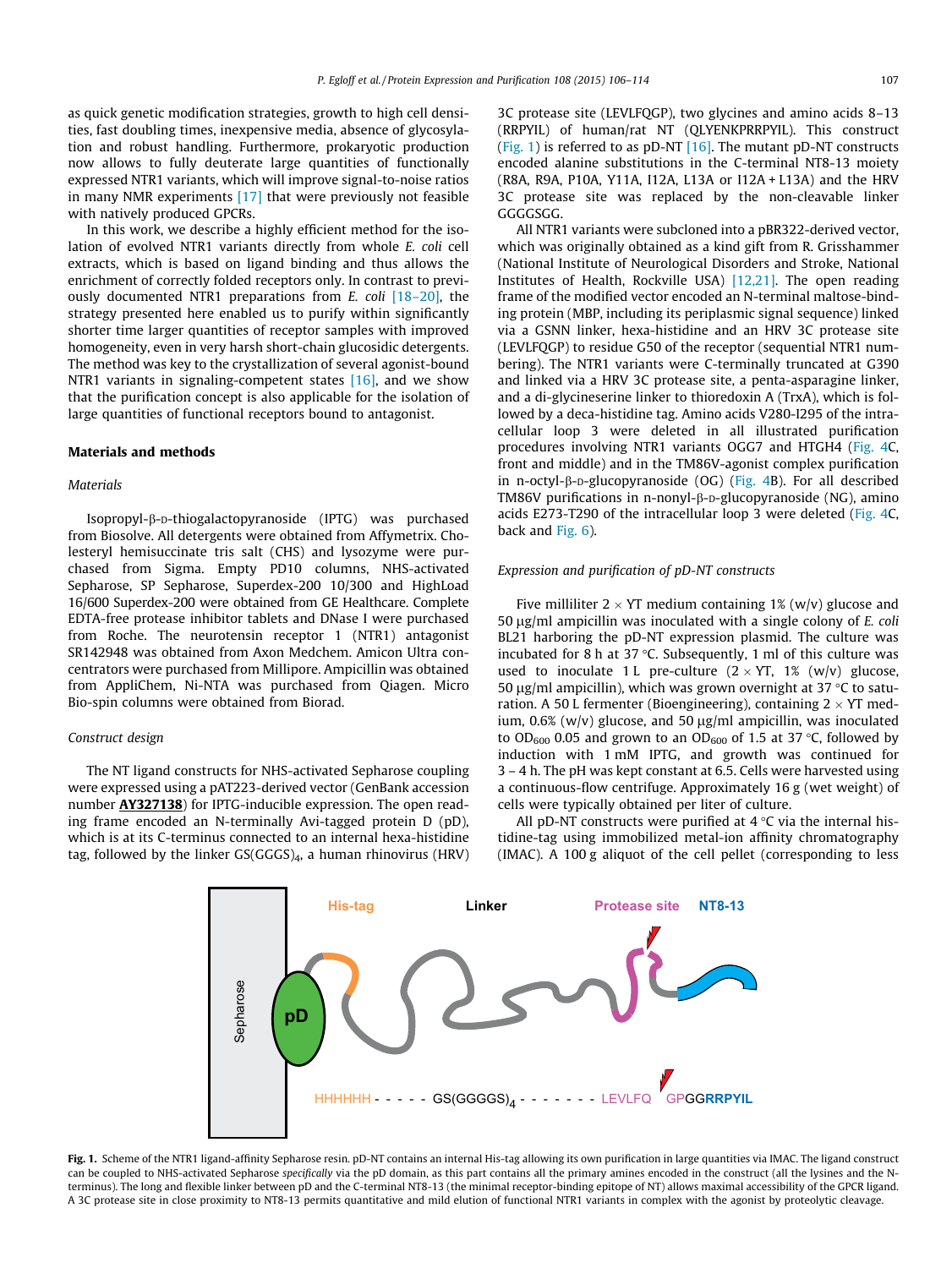<span id="page-2-0"></span>than a fifth of the fermenter pellet) was resuspended by a Yellow Line DI 25 basic homogenizer (IKA) in 300 ml lysis buffer containing 50 mM HEPES, pH 8, 500 mM NaCl, 25 mM imidazole, pH 8, thirty complete EDTA-free protease inhibitor tablets, a spatula tip of DNaseI and 5 mM MgCl<sub>2</sub>. The cells were lysed by one processing round of a T1.1 cell disrupter (Constant Systems) at 35,000 psi. Pelleting of cell debris was carried out in a Sorvall Evolution RC centrifuge at 30,000  $\times$  g using an SLA1500 rotor (tilted neck 250 ml tubes, SORVALL). The supernatant was loaded onto 12  $\times$  4 ml pre-equilibrated Ni-NTA resin in empty PD10 columns (benchtop gravity flow). The resin was washed using a Cerex SPE Processor pressure-flow device (Varian) by 10 column volumes equilibration buffer (25 mM HEPES, pH 8, 500 mM NaCl, 25 mM imidazole, pH 8) and subsequently by 10 column volumes carbonate buffer  $(0.2 \text{ M } \text{NaHCO}_3, \text{ pH } 8.3, 500 \text{ mM } \text{NaCl}, 5 \text{ mM } \text{imidazole}, \text{ pH } 8).$ The elution buffer contained 0.2 M NaHCO<sub>3, P</sub>H 8.3, 500 mM NaCl and 300 mM imidazole, pH 8. The eluted protein was concentrated to approximately 20 mg/ml using four Amicon-15 Ultra concentrators and subsequently it was dialyzed (6000–8000 Da cutoff) against 3  $\times$  1 L coupling buffer containing 0.2 M NaHCO<sub>3</sub>, pH 8.3, and 500 mM NaCl (one dialysis step was performed overnight). The purified pD-NT constructs were diluted to 12 mg/ml with coupling buffer and they were frozen in liquid  $N_2$  in 12.5 ml aliquots (typically 5–6 aliquots from one purification) and stored at  $-80$  °C.

#### Coupling of pD-NT constructs to NHS-activated Sepharose

In one coupling reaction 25 ml of purified pD-NT construct at 12 mg/ml was coupled to 50 ml slurry of NHS-activated Sepharose (2  $\times$  25 ml of a 1 to 1 slurry; #17-0906-01, GE-Healthcare). Briefly, the NHS-resin was divided equally into 10 empty PD10 columns, which were mounted to a Cerex SPE Processor pressure-flow device (Varian) at room temperature. The isopropanol-containing storage solution was drained and each column was washed with 60 ml of ice-cold 1 mM HCl. The columns were closed at the bottom prior to the addition of 2.5 ml of purified pD-NT per column. The resin was resuspended immediately in the pD-NT solution, followed by incubation for 2 h on a roller mixer (Stuart). The columns were subsequently drained and the coupling efficiency was analyzed by Bradford assays or by SDS–PAGE analysis of the unbound material in the drained solution (Fig. 2). The unreacted NHS-groups were quenched by washing each column with 10 ml of 100 mM Tris–HCl, pH 8.5 and further by resuspending the resin in 5 ml of 100 mM Tris–HCl, pH 8.5 (incubation on a roller mixer (Stuart) for 2 h at room temperature). Subsequently, 3 washing cycles using 12 ml of 100 mM sodium acetate, pH 4.5, 500 mM NaCl and 12 ml of 100 mM Tris–HCl, pH 8.5 per column and cycle were performed. To completely inactivate putatively co-purified proteases that may prevent long-term storage of the resin, each column was washed with 24 ml of 6 M GdmCl. Each column was then washed with 24 ml H2O and with 16 ml of 20% ethanol. The resin from all columns was collected and stored in 20% ethanol as a 50-ml slurry containing 25 ml pD-NT Sepharose (bed volume). Note that the application of multiple small columns for the coupling reaction greatly facilitates the resuspension steps, compared to using one large column.

## Large-scale expression and purification of agonist-bound NTR1 variants

Fermenter runs with E. coli BL21 Tuner cells harboring the NTR1 expression plasmids were performed as previously described [\[16\].](#page-7-0) In a typical purification, 50 g of cell pellet (corresponding to a 7% aliquot of a fermenter run) were resuspended by a Yellow Line DI 25 basic homogenizer (IKA) in 100 mL solubilization buffer containing 100 mM HEPES, pH 8, 20% (v/v) glycerol and 400 mM NaCl.



Fig. 2. SDS-PAGE analysis of the pD-NT purification outcome and of the coupling efficiency to NHS-activated Sepharose. pD-NT was expressed in E. coli. It was purified by IMAC, followed by dialysis for the removal of small-molecule contaminants containing primary amines, which appeared to act as competitors during NHS-coupling. Lane 1 shows the purity of the pD-NT construct ( $M_W$  = 16 kDa) after dialysis, but prior to the coupling to NHS-activated Sepharose. Lane 2 represents a fair loading of the same solution after exposure to NHS-activated Sepharose. The absence of pD-NT in lane 2 indicates a highly efficient coupling reaction.

All subsequent steps were carried out at 4  $\degree$ C. 0.5 mL of 1 M MgCl<sub>2</sub>, a spatula tip of DNase I, 200 mg lysozyme, 20 mL of a solution of 6% (w/v) 3-[(3-cholamidopropyl)-dimethylammonio]-1-propane sulfonate (CHAPS)/1.2% (w/v) CHS, and 34 mL of 10% (w/v) N-decylb-D-maltopyranoside (DM) were added to the resuspended cells while stirring. The mixture was incubated while stirring for 15 min. Sonication was performed for 30 min in an ice-water bath using a Sonifier 250 (Branson) at a duty cycle of 30%, output 5, with sonication tip extension from Heinemann (13 mm) and a stirring bar at 250 rpm within the extraction mixture. Subsequently, 4 mL of 0.5 M EDTA was added to the extraction mixture, followed by another 30 min incubation while stirring. The suspension was transferred to one 250-ml tilted neck centrifugation tube (SORV-ALL) and centrifuged for 30 min at 15,000 rpm (SLA 1500 rotor). The supernatant was transferred to a 250-ml glass bottle and mixed with 5 mL slurry pD-NT-ligand resin that was pre-equilibrated in NT wash buffer 1 (25 mM HEPES, pH 8, 10% (v/v) glycerol, 600 mM NaCl, and 0.5% (w/v) DM). The NT binding reaction was incubated on a roller mixer (Stuart) overnight. Subsequently, the mixture was centrifuged at  $400 \times g$  for 10 min, and 90% of the supernatant was decanted.

Using the remaining supernatant, the pelleted pD-NT resin was transferred to an empty PD10 column, and it was washed on a bench top in a cold room on a Cerex SPE Processor pressure-flow device (Varian) with 75 mL of wash buffer 1. The resin was subsequently washed by 40 mL of NT wash buffer 2 containing 25 mM HEPES, pH 7, 10% (v/v) glycerol, 150 mM NaCl, 4 mM DTT and  $0.4\%$  (w/v) NG. In the NT wash buffer 2 and in all subsequent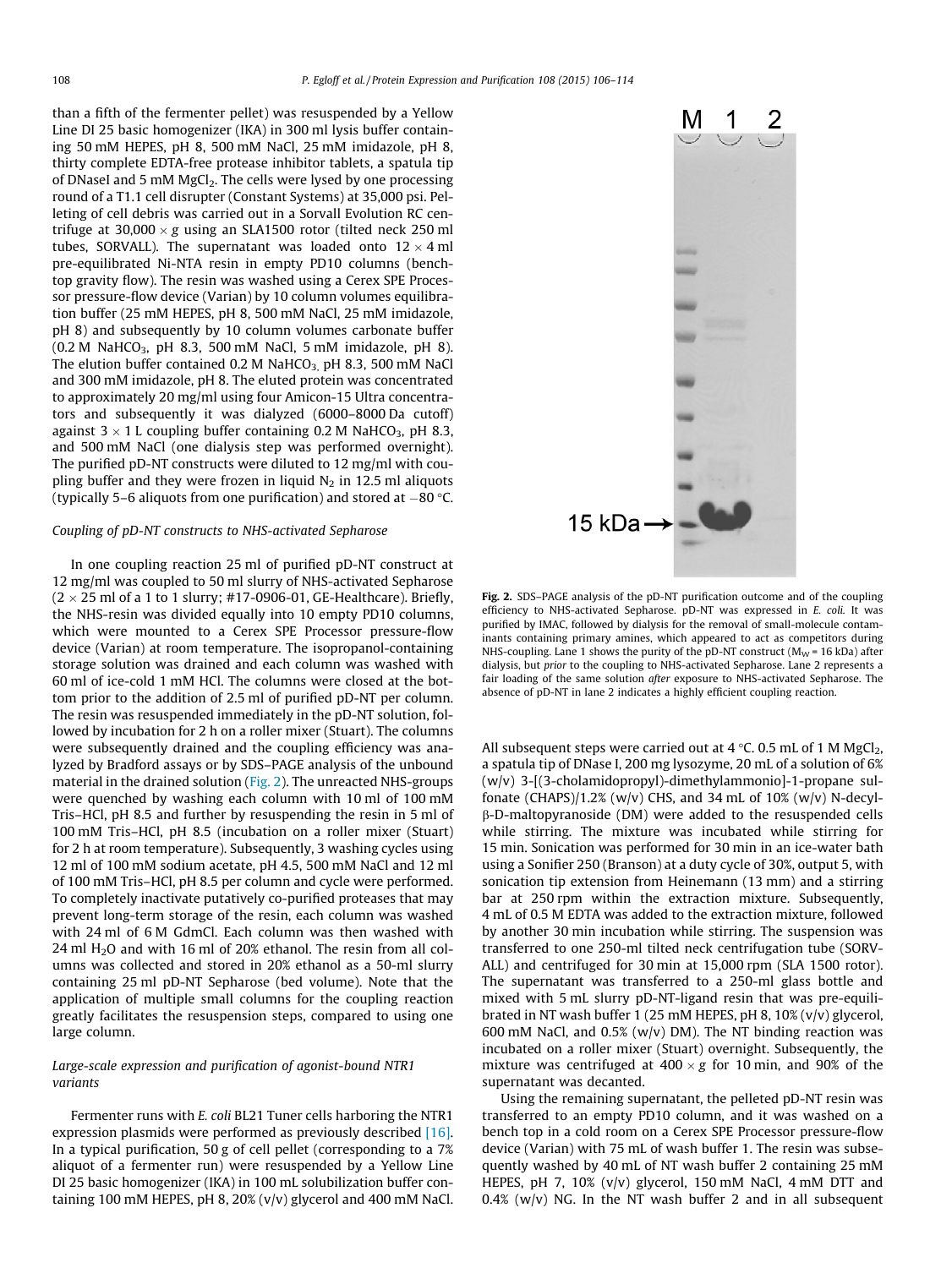<span id="page-3-0"></span>purification buffers, various detergents at concentrations depending on their particular critical micelle concentration were tested for individual in vitro applications. For simplicity, only the one detergent (NG) is mentioned in this description (see Fig. S1 for a summary of alternatively applied detergents). The resin was resuspended in a small volume of wash buffer 2 within the column, containing 0.7 mg of HRV 3C protease (produced in house), followed by incubation for 2 h. The eluted protein (10 mL) was diluted threefold with SP binding buffer, containing 10 mM HEPES, pH 7, 10% (v/v) glycerol, 4 mM DTT, and 0.3% (w/v) NG, and it was subjected to another PD10 column (gravity flow) containing 5 mL SP Sepharose (bed volume), which had been pre-equilibrated with SP binding buffer. The SP resin was washed with 10 mL SP binding buffer, followed by 25 mL SP wash buffer containing 10 mM HEPES, pH 7.7, 10% (v/v) glycerol, 35 mM NaCl, 4 mM DTT, and 0.3% (w/v) NG, followed by another 3 mL SP binding buffer. Elution was carried out by  $\sim$ 15 mL SP elution buffer containing 10 mM HEPES, pH 7, 10%  $(v/v)$  glycerol, 350 mM NaCl, 4 mM DTT, 0.3%  $(w/v)$  NG and 500 nM NT1 (GPGGRRPYIL). NT1 corresponds to the C-terminal part of the fusion protein cut off by HRV 3C protease, i.e., the remaining HRV 3C protease site (GP), two linker residues (GG) and the NTR1 binding-epitope of NT, which is NT8-13 (RRPYIL).

Whenever quantitative size exclusion chromatographic analyses were performed, the NTR1 variants were concentrated by an Amicon-15 Ultra concentrator with 50 kDa cutoff to less than  $500 \mu$ L (this cutoff was suitable for all tested detergents). The concentrate was transferred to an Eppendorf tube and centrifuged in a table-top centrifuge for 10 min at 10,000  $\times$  g. The supernatant was loaded on a Superdex-200 10/300 column that was pre-equilibrated with running buffer containing 10 mM HEPES, pH 8.0, 150 mM NaCl, 4 mM DTT, 0.28% (w/v) NG, and 100 nM NT1.

## Identification of mutant pD-NT columns for antagonist-bound receptor purifications

The pD-NT constructs carrying various mutations in the NT moiety were expressed at the scale of 1 L E. coli cultures in  $2 \times$  YT (0.2% (w/v) glucose, 100  $\mu$ g/ml ampicillin). After inoculation to  $OD<sub>600</sub>$  of 0.05 from a saturated pre-culture, the cells were grown at 37  $\degree$ C and they were induced by 1 mM IPTG for 4 h after reaching  $OD_{600}$  of 0.6. The cells were harvested by centrifugation and they were resuspended in 25 ml lysis buffer (50 mM HEPES, pH 8, 500 mM NaCl, 25 mM imidazole, pH 8, two tablets of complete protease inhibitor cocktail). The mutant pD-NT proteins were purified and coupled to NHS-activated Sepharose analogously to the above-mentioned protocol for the wild-type NT ligand construct, albeit at 10-fold smaller scale (using 5 ml slurry ligand column).

Small-scale TM86V purification tests were performed in parallel as follows: for all mutant pD-NT constructs (and wild-type pD-NT as control) 1 ml slurry ligand resin (equilibrated in NT wash buffer 1) was transferred to a 50 ml Falcon tube. Twenty milliliters of solubilized TM86V (corresponding approximately to one tenth of the preparation from 50 g of E. coli cells as described above) was applied to each resin and the mixtures were incubated overnight at  $4^{\circ}$ C. The pD-NT resins were subsequently pelleted at  $400 g$  in a swinging-bucket rotor and transferred to empty Micro Bio-spin columns. Each resin was washed by 10 ml NT wash buffer A (25 mM HEPES, pH 8, 600 mM NaCl, 10% (v/v) glycerol, 0.5% (w/ v) DM), followed by 3 ml NT wash buffer B (25 mM HEPES, pH 7, 2 mM DTT, 150 mM NaCl, 10% (v/v) glycerol, 0.5% (w/v) DM). At this stage the pD-NT resin samples corresponding to [Fig. 5A](#page-5-0) (see below) were collected. Subsequently, 500 µl of antagonist elution buffer (10 mM HEPES, pH 7, 2 mM DTT, 150 mM NaCl, 10% (v/v) glycerol,  $0.5\%$  (w/v) DM, 5 mM SR142948) was added to each resin, followed by incubation of the mixture for 30 min on a roller mixer (Stuart). The columns were subsequently drained (elution: samples



Fig. 3. Protocol overview for the large-scale preparation of NT-bound NTR1 variants from whole E. coli cells. Step 1, ligand-mediated pull-down of receptors directly from solubilized E. coli cells and washing of the NT-affinity resin in batch. The ligand is shown in blue. Various detergents can be applied in the wash buffer at this stage, in case a detergent exchange is required. Step 2, elution of the agonist-bound receptors and of the fusion proteins from the NT-affinity resin via cleavage at the three 3C rhinovirus protease sites (magenta). Step 3, removal of the cleaved off fusion proteins by cation-exchange chromatography in batch (gravity flow). The purified receptor/NT8-13 complexes were routinely analyzed by SEC ([Fig. 4](#page-4-0)B and C). This procedure is completed in less than one working day (including analytical or quantitative SEC) and allowed the isolation >10 mg of pure receptor/agonist complexes. The ligand-mediated pull-down and the gravity-flow format allowed processing of several NTR1 variants in parallel.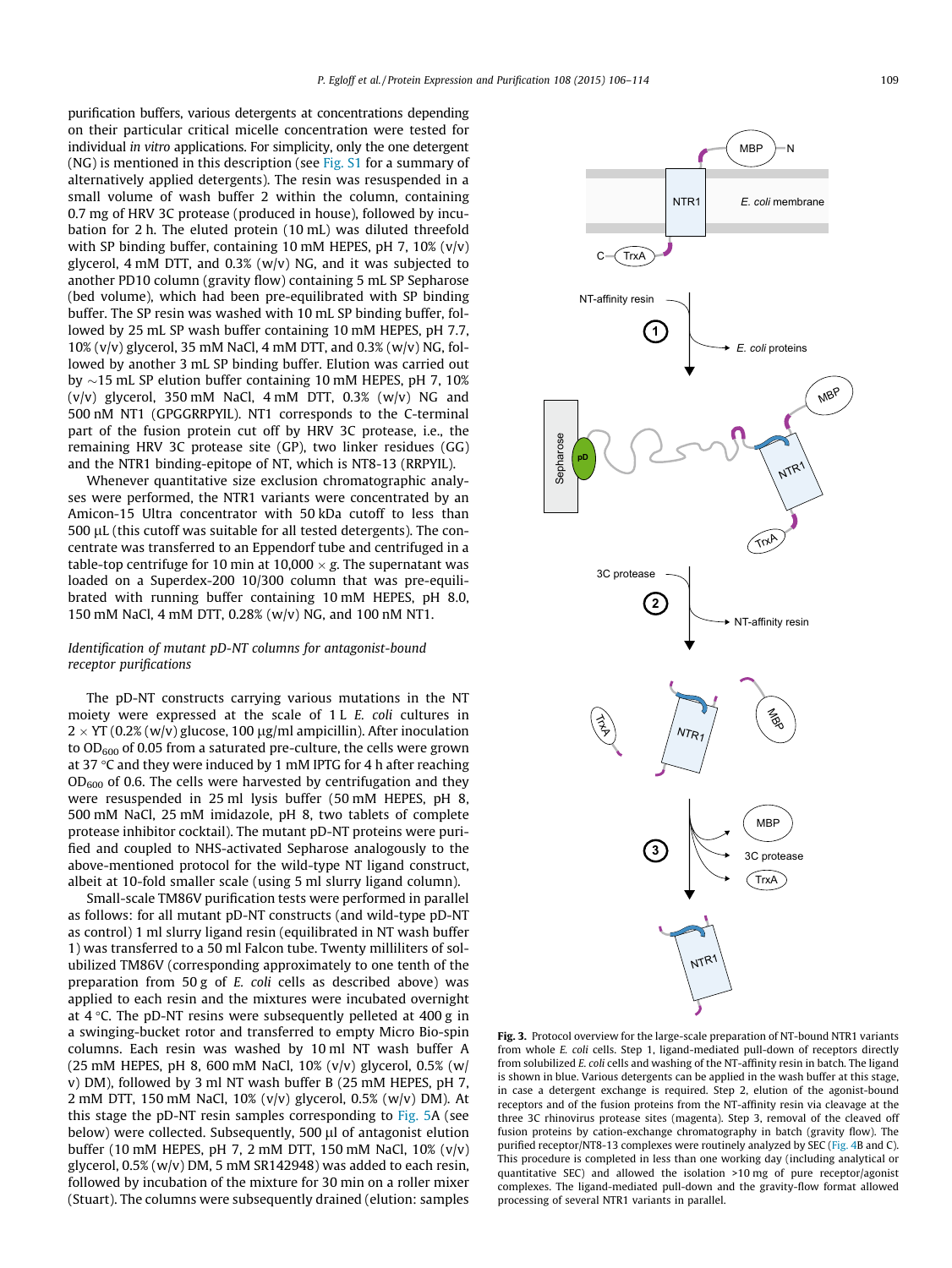<span id="page-4-0"></span>

Fig. 4. Analysis of large-scale purifications of NTR1 variants in the NT-bound state in harsh glucoside detergents. (A) SDS-PAGE analysis of a typical purification of TM86V in OG. Lane 1, DM/CHAPS/CHS-solubilized whole E. coli cells. Lane 2, NT-affinity resin after pull-down and wash with DM-containing buffer. Lane 3, NT-affinity resin after detergent exchange to 1% (w/v) OG. Lane 4, second wash of NT-affinity resin using OG-containing buffer (detergent exchange). Lane 5, elution from NT-affinity resin by 3C protease. Lane 6, flow-through of cation-exchange column. Lane 7, wash of cation-exchange column. Lane 8, elution from cation-exchange column. (B) Quantitative SEC (S200 HiLoad 16/600) after elution from the cation-exchange column (lane 8 of the gel) using a buffer containing 1% (w/v) OG. (C) Semi-quantitative SEC of HTGH4 (front), OGG7 (middle) and TM86V (back) in NG-containing buffer. In these cases, the detergent was exchanged to 0.3% (w/v) NG on the NT-affinity resin. The dashed line depicts the void volume of the SEC column (S200 10/300 GL).

C in [Fig. 5\)](#page-5-0) and the resins were washed with another 2 ml of antagonist elution buffer. Further samples were collected from the washed resins after elution (samples B in [Fig. 5](#page-5-0)).

#### Large-scale antagonist-bound TM86V purification

Solubilization of TM86V, receptor immobilization at the pD-NT-P10A resin and washing of the resin by NT wash buffer 1 was performed analogously to the purification protocol for the NT-bound NTR1 variants. The ligand resin was subsequently washed by 30 ml of pD-NT-P10A wash buffer 2 (25 mM HEPES, pH 7, 10%  $(v/v)$  glycerol, 150 mM NaCl, 4 mM DTT and 0.5%  $(w/v)$  DM). One bed volume of antagonist elution buffer (21 mM HEPES, pH 7, 8.5% glycerol, 128 mM NaCl, 4.3 mM antagonist SR142948, 0.85% DM) and 500  $\mu$ l of HRV 3C protease (0.7 mg) was added to the washed resin. The column was closed, the resin was resuspended and the mixture was incubated for 2 h on a roller mixer (Stuart). Note that the antagonist stock solution for the elution buffer contained 5 mM SR142948 in 1% (w/v) DM (the antagonist was insoluble in  $H<sub>2</sub>O$  above 1 mM). The column was subsequently drained and further eluted by pD-NT-P10A wash buffer 2 to give a total of 10 ml elution. Subsequently, 1 ml of 10%  $(w/v)$  NG was added

to the eluted antagonist-bound TM86V and the solution was diluted by 19 ml SP binding buffer (10 mM HEPES, pH 7, 10%  $(v/v)$  glycerol, 4 mM DTT, 0.3%  $(w/v)$  NG). All subsequent steps were performed analogously to the purification protocol for agonist-bound NTR1 variants (exception: all buffers contained 300 nM antagonist and NT1 was omitted).

## Results and discussion

#### Purification strategy and ligand column design

Many GPCR purification protocols rely on ligand-affinity chromatography to separate functional from non-functional protein. At the same time, ligand-binding usually increases receptor stability [\[15,22–26\].](#page-7-0) Therefore, it is apparent that a ligand-affinity column would in principle be most effectively applied as the initial purification step in a protocol, since this would combine the benefits of an activity-based separation with an early stabilization.

Moreover, many GPCR ligands exhibit nanomolar affinities, hence significantly stronger interactions than standard histidine tags display towards nitrilotriacetic acid-immobilized nickel ions, which have micromolar affinity [\[27\]](#page-7-0). This can be an additional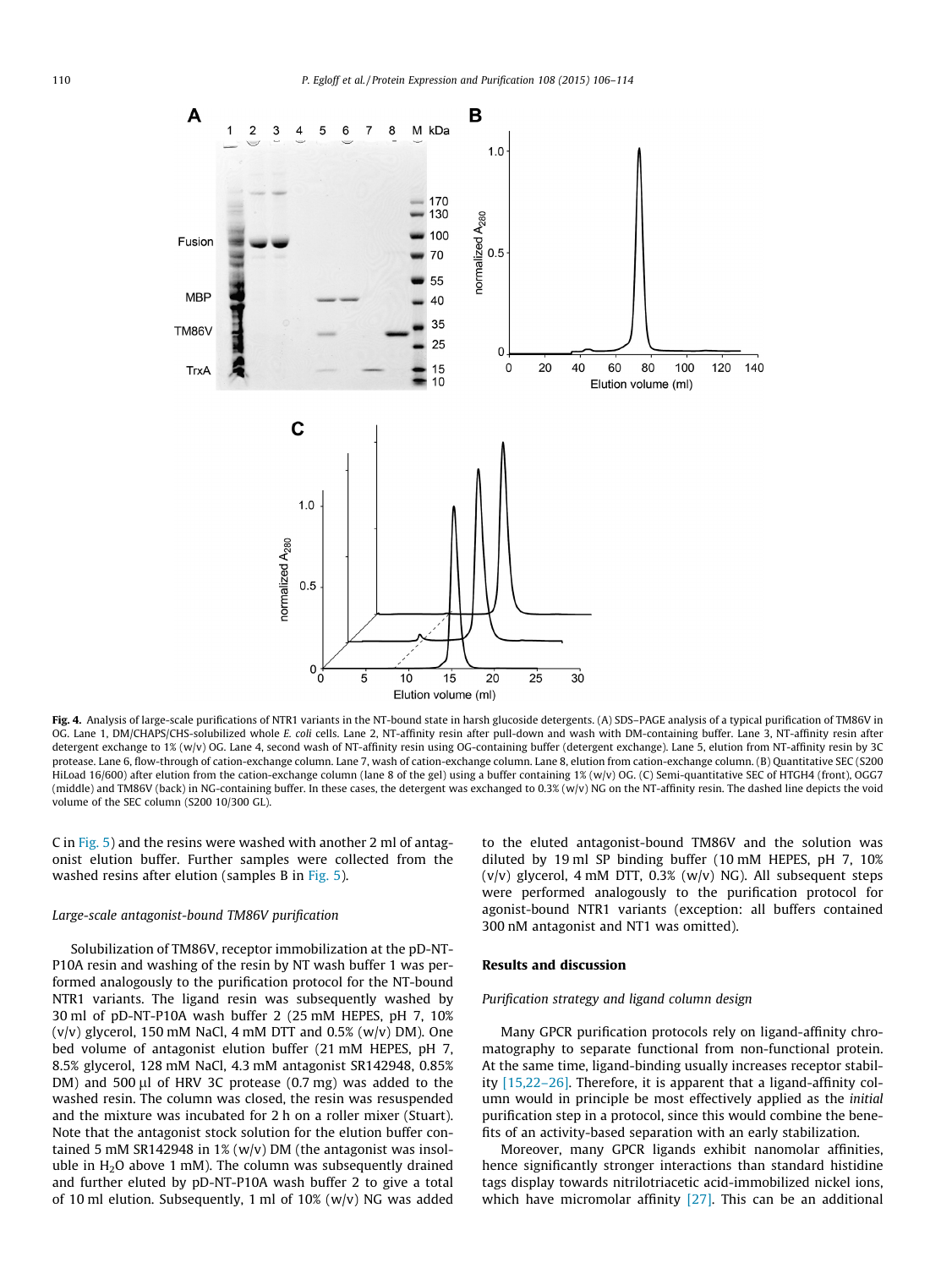<span id="page-5-0"></span>advantage during an initial purification step, particularly in the frequent case of low expression levels, when large amounts of membrane need to be solubilized in large buffer volumes, which leads to dilute GPCR concentrations and high quantities of competing impurities. On the other hand, a tight-binding ligand would normally require a harsh elution step from the affinity column, which may jeopardize receptor integrity, thus potentially eliminating any gain from such an affinity column.

In order to effectively isolate functional NTR1 variants from solubilized E. coli cell lysates, we generated a very inexpensive ligandaffinity resin, which allows mild receptor elution by cleaving the binary receptor-ligand complex off the column as a whole. The receptor takes the cleaved off ligand along all of the purification and as a result, it is maximally stable during the entire procedure. The ligand component consists of the minimal receptor-binding NT epitope (amino acids 8–13), which is fused to a major part of protein D from phage lambda (pD) for reasons described below. pD is C-terminally connected to NT8-13 via a long and flexible linker, which encodes an HRV 3C protease cleavage site in close proximity to NT [\(Fig. 1](#page-1-0)). Neither the linker nor NT contain lysine residues. The construct can thus be coupled to NHSactivated Sepharose specifically via pD, which contains 5 lysines and the free N-terminal amino group – leaving NT fully accessible for receptor binding and for proteolytic elution.

### Ligand production and coupling efficiency

Fusing the NTR1 ligand to the carrier protein pD was expected to have two beneficial effects on the ligand column production: first, N-terminal pD fusions were previously described to enhance expression levels of soluble proteins significantly in E. coli [\[28\],](#page-8-0) thus permitting ligand production at large quantities. Second, peptides, such as the NT ligand, are frequently degradation-prone, when overexpressed by themselves in E. coli and the linkage to a folded domain was expected to minimize this problem. This is far more economical than using a synthetic peptide. Up to 100 mg pD-NT could be expressed per liter of E. coli culture and 700–900 mg were typically obtained per purification run, using standard bench-top IMAC procedures [\(Fig. 2,](#page-2-0) lane 1).

The IMAC-purified pD-NT appeared to be pure on SDS–PAGE. However, it was initially not possible to achieve high coupling efficiencies to the NHS-activated Sepharose (initial yields: 40–70%). We suspected that small molecules containing primary amines might co-purify with pD-NT to some extent, and that these potential contaminants act as competitors in the coupling reaction. In order to prevent this, we introduced a dialysis step after the IMAC, which indeed improved the coupling efficiency to approximately 100% [\(Fig. 2\)](#page-2-0).

In a typical coupling reaction, 12 mg pD-NT was immobilized per milliliter of NHS-Sepharose bed volume, corresponding to a theoretical column capacity of 35 mg/ml for full-length NTR1. Ligand expression (in a fermenter), purification of a small fraction of the expressed ligand and NHS-coupling of less than half of the purified pD-NT (350 mg) required typically less than 3 days and yielded 25 ml ligand resin (bed volume), which was suitable for more than 10 large-scale GPCR purifications.

#### Large-scale preparation of functional NTR1 variants

Our NTR1 expression construct encoded an N-terminal MBP for membrane targeting and a C-terminal TrxA fusion [\[18\]](#page-7-0). Unlike for previously described protocols, the fusion proteins were separated from the receptor by linkers with 3C rhinovirus protease sites in close proximity to the GPCR [\(Fig. 3,](#page-3-0) purple).

Extraction of NTR1 variants from whole E. coli cells was performed without prior membrane preparation using a mixture of DM, CHAPS and CHS. Subsequently, a small amount of ligand-affinity resin (2.5 ml bed volume per 200 ml solubilization reaction, cf. Materials and Methods) was applied to efficiently pull down milligram quantities of functional receptor from the soluble fraction. The ligand-affinity resin and the bound GPCRs were first washed by a DM-containing buffer and in a second step by a buffer containing a detergent of choice (bench-top column in a cold room). As observed by SDS–PAGE analysis, the receptor purity was close to 100% after this first purification step ([Fig. 4A](#page-4-0), lane 2 and 3). The subsequent addition of catalytic amounts of 3C protease allowed quantitative elution of the NT-bound NTR1 via ligand cleavage, and concomitantly of its cleaved fusion proteins MBP and TrxA ([Fig. 4](#page-4-0)A, lane 5). The fusion proteins and the 3C protease were subsequently separated from the receptors by a cation-exchange step using a simple gravity-flow column format (bench-top), and the pure NTR1 variants were typically analyzed by quantitative SEC ([Fig. 4B](#page-4-0)).

This purification principle by ligand-mediated immobilization was successfully applied to the three evolved NTR1 variants TM86V, OGG7 and HTGH4 [\[15,16,29\]](#page-7-0) [\(Fig. 4](#page-4-0)C) using several different detergents (see Fig. S1 for a compilation of further SEC profiles using alternative detergents). Choosing the ligand-affinity step for detergent exchange was advantageous for two reasons: first, the column format allowed direct and early monitoring of NTR1 integrity in the presence of the new detergent by UV-absorbance measurements in the wash fractions; and second, the NTR1 variants were expected to be maximally stable at this stage, due to the bound ligand, which increased the range of tolerated detergents for these intrinsically stable GPCR variants even further [\[15\].](#page-7-0)

A typical purification of TM86V in OG yielded 10 mg of ligandbound receptor (after SEC), which corresponds to 3.6 mg per liter



Fig. 5. SDS–PAGE analysis guiding the identification of NT8-13 mutations that allow TM86V-binding at lower affinity and thus permit elution by competition with excess antagonist. In preparation of this experiment, seven different pD-NT variants were generated and coupled to NHS-activated Sepharose beads. Each variant encoded either a single alanine substitution within NT8-13 or the double substitution I12A/L13A. The lanes are labeled by the substituted NT8-13 amino acids of the immobilized pD-NT8-13 constructs. Each lane represents an individual resin-binding experiment with the full TM86V expression construct from solubilized E. coli cells. (A) pD-NT beads after wash. (B) pD-NT beads after antagonistmediated elution. (C) Elution by excess antagonist. The band corresponding to the receptor construct is depicted by an arrow. Note that samples (A) and (B) consisted of beads (pD-NT resin) that were resuspended in SDS sample buffer. The presence of SDS disrupted the receptor-ligand interaction and thus permitted the analysis on the gel.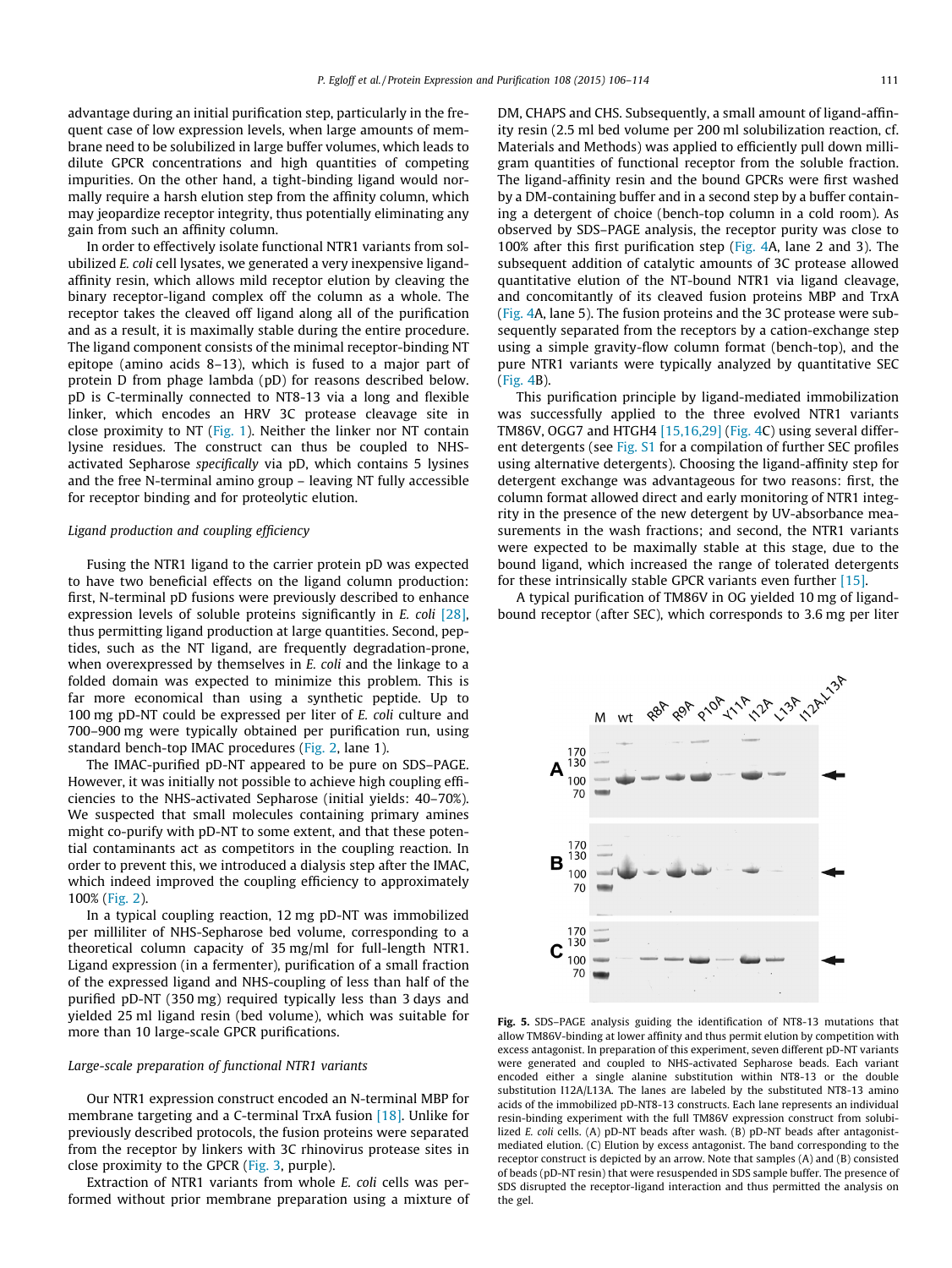<span id="page-6-0"></span>of E. coli culture [\(Fig. 4B](#page-4-0)). Purifications of OGG7 yielded similar amounts of agonist-bound receptors, whereas the same procedure with HTGH4 resulted typically in even higher yields (12–16 mg).

The described purification protocol could be completed within one working day and the simplicity of the ligand-mediated pulldown and of the gravity-flow format allowed processing of several receptor variants in parallel.

#### Purification of antagonist-bound TM86V

Given the potential of NTR1 antagonists for medical applications [\[30,31\]](#page-8-0), atomic-resolution structural insights about their binding mode are of high interest. We previously demonstrated that the evolved and signaling-active NTR1 variant TM86V binds to the antagonist SR142948 with high apparent affinity. TM86V was extensively characterized regarding its function and, as it yielded well diffracting crystals in complex with neurotensin, it is a promising candidate for the establishment of a purification procedure in complex with SR142948 and for subsequent crystallization trials.

In order to benefit from the ligand-mediated receptor isolation principles, we intended to adapt the agonist-based purification protocol in such a way that immobilized TM86V was no longer eluted from the pD-NT resin via proteolytic ligand cleavage, but instead by competition with excess antagonist (5 mM SR142948; note,  $[pD-NT] < 1 \mu$ mol/ml resin). Unfortunately, even though trace amounts of antagonist-bound TM86V could be eluted using this strategy, the receptor off-rate from the pD-NT construct appeared to be too slow for quantitative TM86V preparations.

In order to identify a more suitable immobilized ligand, we tested several Sepharose resins in parallel, each displaying a different version of pD-NT with alternative mutations in the C-terminal NT. The SDS–PAGE analysis of the bound, eluted and non-eluted TM86V fractions implied that the pD-NT resins carrying the mutations P10A and I12A exhibit a reasonably reduced affinity that allows for both efficient receptor binding and antagonist-mediated elution [\(Fig. 5\)](#page-5-0).

We then chose to implement the pD-NT-P10A resin and the antagonist competition step in the previously developed largescale purification protocol (Fig.  $6A$ ) – i.e., all other steps were performed analogously to the protocol for the receptor/agonist com-plex isolation described in [Fig. 3](#page-3-0). This purification procedure resulted in monodisperse SEC profiles and yielded typically about 3 mg of antagonist-bound TM86V per liter expression culture (0.2 mg per gram of wet cells), thus confirming the results of the small-scale ligand column screen and the feasibility of this purification strategy for crystallization trials (Fig. 6B and C). Since the antagonist exhibits a characteristic absorbance spectrum in the UV-range, the antagonist-bound state of purified TM86V was confirmed spectroscopically (Fig. S2).

It is noteworthy that, in contrast to the protease-mediated pD-NT cleavage for the agonist-bound purification, elution by antagonist competition does not irreversibly remove the ligand from the column. But in order to prevent reproducibility problems and due



Fig. 6. Large-scale preparation of antagonist-bound TM86V by pD-NT-P10A Sepharose. (A) Schematic representation of the key step. The ligand-affinity resin exhibits a slightly reduced interaction strength with TM86V, due to the mutation P10A (yellow star) in NT8-13 (dark blue). Quantitative elution is possible using excess antagonist (SR142948). Note that no 3C rhinovirus protease site is encoded in the pD-NT-P10A construct. This allows simultaneous fusion protein removal and competitive elution without co-elution of free NT-P10A. The solubilization step and the removal of the cleaved fusion proteins by cation-exchange chromatography (in batch) were carried out as described for the purification of agonist-bound receptors. (B) SDS-PAGE analysis of a typical purification of antagonist-bound TM86V. Lane 1, NT-P10A-affinity resin after pull-down and wash with DM-containing buffer. Lane 2, NT-P10A-affinity resin after detergent exchange to 0.3% (w/v) NG. Lane 3, NT-P10A-affinity resin after competitive elution. Lane 4, elution from NT-P10A-affinity resin by antagonist competition. Lane 5, flow-through of cation-exchange column. Lane 6, wash of cation-exchange column. Lane 7, elution from cation-exchange column. Lane 8, cation-exchange resin after elution. (C) Semi-quantitative SEC (S200 10/300 GL) of the combined elution fractions from the cation-exchange column (lane 7 in B). The complete purification was performed in 0.3% (w/v) NG after detergent exchange.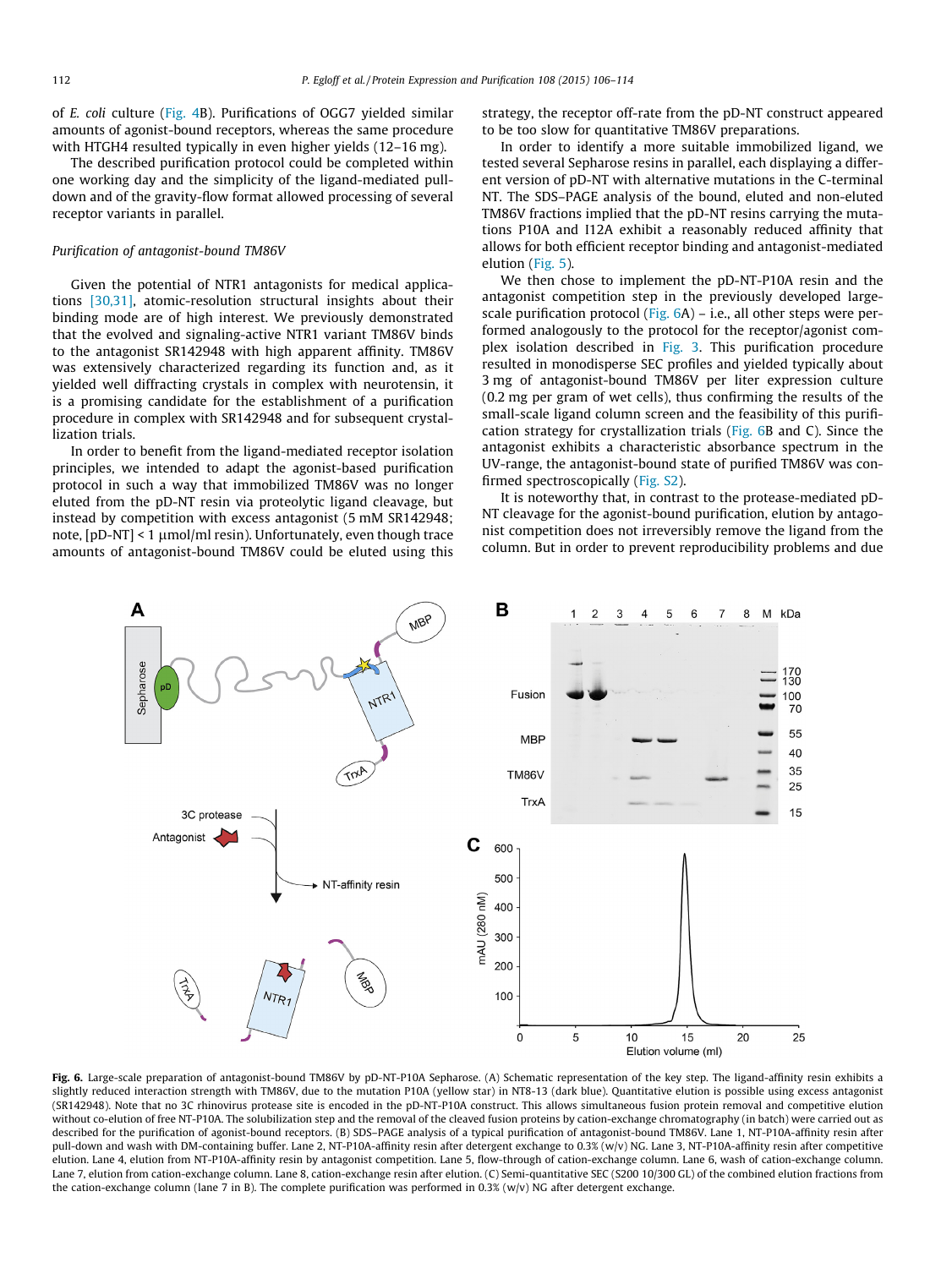<span id="page-7-0"></span>to the simplicity of ligand resin production in large quantities, it is preferred to apply the pD-NT-P10A resin in single use as well.

## Generalizability of purification principle

A large number of proteins were reported to exhibit high-affinity interactions with peptides [\[32,33\]](#page-8-0). Many of these ligands are devoid of lysines, hence similar economic NHS immobilization strategies by means of pD-peptide fusions may be feasible for ligand column production. In the case where a peptide-binding protein of interest benefits from ligand-mediated stabilization, or when efficient removal of aggregates is crucial, comparable purification strategies may likely improve the quantity and quality of purified proteins critically.

#### Conclusions

Ligand columns are very rarely used as a first step in large-scale GPCR purifications, in spite of their potential advantages, such as ligand-mediated receptor stabilization and high affinity interactions. There are usually several practical reasons that preclude the use of such columns.

Directly applying the soluble fraction to a ligand column would often prevent the repeated usage of the resin, as ligands can be unstable under these conditions (e.g., degraded by co-purified proteases) or because residual cellular debris leads to incomplete column recovery. The use of synthetic ligands can be very expensive and prohibitive for single-use columns. Also, harsh elution conditions from a tight-binding column with ensuing receptor denaturation might abrogate the effect of having captured active receptor in the first place.

However, in this work we have overcome these problems for the case of a peptide-binding GPCR by developing a high capacity ligand column, from which the receptor-ligand complex can be cleaved off. The ligand resin is so efficiently and inexpensively produced that the obtained column material is suitable for single use, thus rendering column recovery problems irrelevant.

The pD-NT Sepharose resins described in this work allowed time-efficient and highly reproducible receptor purifications directly from whole E. coli cell lysates. The outlined method was not only the basis for the first crystal structures of signaling-active NTR1 variants expressed in a prokaryote, it will also be key to various novel in vitro studies on these receptors. As E. coli is the preferred expression host for isotope-labeled protein production, the way is now paved for an array of NMR studies that were not feasible using functionally expressed GPCRs to date. Future experiments based on these purification principles will likely contribute to an improved understanding of GPCR dynamics and thus facilitate drug development.

#### Acknowledgments

We thank Reinhard Grisshammer for kindly providing the pBR322-derived vector template, which was adapted/improved in this study. Marco Schütz, Erik Sedlak and Peer Mittl provided helpful advice during many discussions. This work was funded by the NCCR Structural Biology (Schweizerischer Nationalfonds).

## Appendix A. Supplementary data

Supplementary data associated with this article can be found, in the online version, at [http://dx.doi.org/10.1016/j.pep.2014.10.006.](http://dx.doi.org/10.1016/j.pep.2014.10.006)

#### References

- [1] [N. Vita, P. Laurent, S. Lefort, P. Chalon, X. Dumont, M. Kaghad, D. Gully, G. Le](http://refhub.elsevier.com/S1046-5928(14)00231-9/h0005) [Fur, P. Ferrara, D. Caput, Cloning and expression of a complementary DNA](http://refhub.elsevier.com/S1046-5928(14)00231-9/h0005) [encoding a high affinity human neurotensin receptor, FEBS Lett. 317 \(1993\)](http://refhub.elsevier.com/S1046-5928(14)00231-9/h0005) [139–142](http://refhub.elsevier.com/S1046-5928(14)00231-9/h0005).
- [2] [G. Bissette, C.B. Nemeroff, P.T. Loosen, A.J. Prange Jr., M.A. Lipton, Hypothermia](http://refhub.elsevier.com/S1046-5928(14)00231-9/h0010) [and intolerance to cold induced by intracisternal administration of the](http://refhub.elsevier.com/S1046-5928(14)00231-9/h0010) [hypothalamic peptide neurotensin, Nature 262 \(1976\) 607–609](http://refhub.elsevier.com/S1046-5928(14)00231-9/h0010).
- [3] [R.M. Schimpff, C. Avard, G. Fenelon, A.M. Lhiaubet, L. Tenneze, M. Vidailhet, W.](http://refhub.elsevier.com/S1046-5928(14)00231-9/h0015) [Rostene, Increased plasma neurotensin concentrations in patients with](http://refhub.elsevier.com/S1046-5928(14)00231-9/h0015) [Parkinson's disease, J. Neurol. Neurosurg. Psychiatry 70 \(2001\) 784–786.](http://refhub.elsevier.com/S1046-5928(14)00231-9/h0015)
- [4] [M. Alifano, F. Souaze, S. Dupouy, S. Camilleri-Broet, M. Younes, S.M. Ahmed-](http://refhub.elsevier.com/S1046-5928(14)00231-9/h0020)[Zaid, T. Takahashi, A. Cancellieri, S. Damiani, M. Boaron, P. Broet, L.D. Miller, C.](http://refhub.elsevier.com/S1046-5928(14)00231-9/h0020) [Gespach, J.F. Regnard, P. Forgez, Neurotensin receptor 1 determines the](http://refhub.elsevier.com/S1046-5928(14)00231-9/h0020) [outcome of non-small cell lung cancer, Clin. Cancer Res. 16 \(2010\) 4401–4410.](http://refhub.elsevier.com/S1046-5928(14)00231-9/h0020)
- [5] [G. Griebel, F. Holsboer, Neuropeptide receptor ligands as drugs for psychiatric](http://refhub.elsevier.com/S1046-5928(14)00231-9/h0025) [diseases: the end of the beginning?, Nat Rev. Drug Discov. 11 \(2012\) 462–478.](http://refhub.elsevier.com/S1046-5928(14)00231-9/h0025)
- [6] [D. Skrzydelski, A.M. Lhiaubet, A. Lebeau, P. Forgez, M. Yamada, E. Hermans, W.](http://refhub.elsevier.com/S1046-5928(14)00231-9/h0030) [Rostene, D. Pelaprat, Differential involvement of intracellular domains of the](http://refhub.elsevier.com/S1046-5928(14)00231-9/h0030) [rat NTS1 neurotensin receptor in coupling to G proteins: a molecular basis for](http://refhub.elsevier.com/S1046-5928(14)00231-9/h0030) [agonist-directed trafficking of receptor stimulus, Mol. Pharmacol. 64 \(2003\)](http://refhub.elsevier.com/S1046-5928(14)00231-9/h0030) [421–429](http://refhub.elsevier.com/S1046-5928(14)00231-9/h0030).
- [7] [K. Tanaka, M. Masu, S. Nakanishi, Structure and functional expression of the](http://refhub.elsevier.com/S1046-5928(14)00231-9/h0035) [cloned rat neurotensin receptor, Neuron 4 \(1990\) 847–854](http://refhub.elsevier.com/S1046-5928(14)00231-9/h0035).
- [8] [P.R. Dobner, Multitasking with neurotensin in the central nervous system, Cell.](http://refhub.elsevier.com/S1046-5928(14)00231-9/h0040) [Mol. Life Sci. 62 \(2005\) 1946–1963](http://refhub.elsevier.com/S1046-5928(14)00231-9/h0040).
- [9] [D. Pelaprat, Interactions between neurotensin receptors and G proteins,](http://refhub.elsevier.com/S1046-5928(14)00231-9/h0045) [Peptides 27 \(2006\) 2476–2487](http://refhub.elsevier.com/S1046-5928(14)00231-9/h0045).
- [10] [J.I. Hwang, D.K. Kim, H.B. Kwon, H. Vaudry, J.Y. Seong, Phylogenetic history,](http://refhub.elsevier.com/S1046-5928(14)00231-9/h0050) [pharmacological features, and signal transduction of neurotensin receptors in](http://refhub.elsevier.com/S1046-5928(14)00231-9/h0050) [vertebrates, Ann. N. Y. Acad. Sci. 1163 \(2009\) 169–178.](http://refhub.elsevier.com/S1046-5928(14)00231-9/h0050)
- [11] [J.F. White, N. Noinaj, Y. Shibata, J. Love, B. Kloss, F. Xu, J. Gvozdenovic-Jeremic,](http://refhub.elsevier.com/S1046-5928(14)00231-9/h0055) [P. Shah, J. Shiloach, C.G. Tate, R. Grisshammer, Structure of the agonist-bound](http://refhub.elsevier.com/S1046-5928(14)00231-9/h0055) [neurotensin receptor, Nature 490 \(2012\) 508–513.](http://refhub.elsevier.com/S1046-5928(14)00231-9/h0055)
- [12] [C.A. Sarkar, I. Dodevski, M. Kenig, S. Dudli, A. Mohr, E. Hermans, A. Plückthun,](http://refhub.elsevier.com/S1046-5928(14)00231-9/h0060) [Directed evolution of a G protein-coupled receptor for expression, stability,](http://refhub.elsevier.com/S1046-5928(14)00231-9/h0060) [and binding selectivity, Proc. Natl. Acad. Sci. U.S.A. 105 \(2008\) 14808–14813.](http://refhub.elsevier.com/S1046-5928(14)00231-9/h0060)
- [13] [I. Dodevski, A. Plückthun, Evolution of three human GPCRs for higher](http://refhub.elsevier.com/S1046-5928(14)00231-9/h0065) [expression and stability, J. Mol. Biol. 408 \(2011\) 599–615](http://refhub.elsevier.com/S1046-5928(14)00231-9/h0065).
- [14] [K.M. Schlinkmann, A. Honegger, E. Tureci, K.E. Robison, D. Lipovsek, A.](http://refhub.elsevier.com/S1046-5928(14)00231-9/h0070) [Plückthun, Critical features for biosynthesis, stability, and functionality of a G](http://refhub.elsevier.com/S1046-5928(14)00231-9/h0070) [protein-coupled receptor uncovered by all-versus-all mutations, Proc. Natl.](http://refhub.elsevier.com/S1046-5928(14)00231-9/h0070) [Acad. Sci. U.S.A. 109 \(2012\) 9810–9815.](http://refhub.elsevier.com/S1046-5928(14)00231-9/h0070)
- [15] [K.M. Schlinkmann, M. Hillenbrand, A. Rittner, M. Kunz, R. Strohner, A.](http://refhub.elsevier.com/S1046-5928(14)00231-9/h0075) [Plückthun, Maximizing detergent stability and functional expression of a](http://refhub.elsevier.com/S1046-5928(14)00231-9/h0075) [GPCR by exhaustive recombination and evolution, J. Mol. Biol. 422 \(2012\) 414–](http://refhub.elsevier.com/S1046-5928(14)00231-9/h0075) [428.](http://refhub.elsevier.com/S1046-5928(14)00231-9/h0075)
- [16] [P. Egloff, M. Hillenbrand, C. Klenk, A. Batyuk, P. Heine, S. Balada, K.M.](http://refhub.elsevier.com/S1046-5928(14)00231-9/h0080) [Schlinkmann, D.J. Scott, M. Schütz, A. Plückthun, Structure of signaling](http://refhub.elsevier.com/S1046-5928(14)00231-9/h0080)[competent neurotensin receptor 1 obtained by directed evolution in](http://refhub.elsevier.com/S1046-5928(14)00231-9/h0080) Escherichia coli[, Proc. Natl. Acad. Sci. U.S.A. 111 \(2014\) 655–662.](http://refhub.elsevier.com/S1046-5928(14)00231-9/h0080)
- [17] [R.A. Venters, B.T. Farmer, C.A. Fierke, L.D. Spicer, Characterizing the use of](http://refhub.elsevier.com/S1046-5928(14)00231-9/h0085) [perdeuteration in NMR studies of large proteins C-13, N-15 and H-1](http://refhub.elsevier.com/S1046-5928(14)00231-9/h0085) [assignments of human carbonic anhydrase II, J. Mol. Biol. 264 \(1996\) 1101–](http://refhub.elsevier.com/S1046-5928(14)00231-9/h0085) [1116](http://refhub.elsevier.com/S1046-5928(14)00231-9/h0085).
- [18] [J.F. White, L.B. Trinh, J. Shiloach, R. Grisshammer, Automated large-scale](http://refhub.elsevier.com/S1046-5928(14)00231-9/h0090) [purification of a G protein-coupled receptor for neurotensin, FEBS Lett. 564](http://refhub.elsevier.com/S1046-5928(14)00231-9/h0090) [\(2004\) 289–293.](http://refhub.elsevier.com/S1046-5928(14)00231-9/h0090)
- [19] [J.F. White, R. Grisshammer, Automated large-scale purification of a](http://refhub.elsevier.com/S1046-5928(14)00231-9/h0170) [recombinant G-protein-coupled neurotensin receptor, Curr. Protoc. Protein](http://refhub.elsevier.com/S1046-5928(14)00231-9/h0170) [Sci. \(2007\). Chapter 6, Unit 6 8](http://refhub.elsevier.com/S1046-5928(14)00231-9/h0170).
- [20] [R. Grisshammer, J.F. White, L.B. Trinh, J. Shiloach, Large-scale expression and](http://refhub.elsevier.com/S1046-5928(14)00231-9/h0100) [purification of a G-protein-coupled receptor for structure determination – an](http://refhub.elsevier.com/S1046-5928(14)00231-9/h0100) [overview, J. Struct. Funct. Genomics 6 \(2005\) 159–163](http://refhub.elsevier.com/S1046-5928(14)00231-9/h0100).
- [21] [J. Tucker, R. Grisshammer, Purification of a rat neurotensin receptor expressed](http://refhub.elsevier.com/S1046-5928(14)00231-9/h0105) in Escherichia coli[, Biochem. J. 317 \(1996\) 891–899](http://refhub.elsevier.com/S1046-5928(14)00231-9/h0105).
- [22] [A.M. Ring, A. Manglik, A.C. Kruse, M.D. Enos, W.I. Weis, K.C. Garcia, B.K.](http://refhub.elsevier.com/S1046-5928(14)00231-9/h0110) [Kobilka, Adrenaline-activated structure of beta2-adrenoceptor stabilized by an](http://refhub.elsevier.com/S1046-5928(14)00231-9/h0110) [engineered nanobody, Nature 502 \(2013\) 575–579.](http://refhub.elsevier.com/S1046-5928(14)00231-9/h0110)
- [23] [T. Ohtaki, K. Ogi, Y. Masuda, K. Mitsuoka, Y. Fujiyoshi, C. Kitada, H. Sawada, H.](http://refhub.elsevier.com/S1046-5928(14)00231-9/h0115) [Onda, M. Fujino, Expression, purification, and reconstitution of receptor for](http://refhub.elsevier.com/S1046-5928(14)00231-9/h0115) [pituitary adenylate cyclase-activating polypeptide. large-scale purification of a](http://refhub.elsevier.com/S1046-5928(14)00231-9/h0115) [functionally active G protein-coupled receptor produced in Sf9 insect cells, J.](http://refhub.elsevier.com/S1046-5928(14)00231-9/h0115) [Biol. Chem. 273 \(1998\) 15464–15473](http://refhub.elsevier.com/S1046-5928(14)00231-9/h0115).
- [24] [H.M. Weiss, R. Grisshammer, Purification and characterization of the human](http://refhub.elsevier.com/S1046-5928(14)00231-9/h0120) [adenosine A\(2a\) receptor functionally expressed in](http://refhub.elsevier.com/S1046-5928(14)00231-9/h0120) Escherichia coli, Eur. J. [Biochem. 269 \(2002\) 82–92.](http://refhub.elsevier.com/S1046-5928(14)00231-9/h0120)
- [25] [T. Warne, J. Chirnside, G.F. Schertler, Expression and purification of truncated,](http://refhub.elsevier.com/S1046-5928(14)00231-9/h0125) [non-glycosylated turkey beta-adrenergic receptors for crystallization,](http://refhub.elsevier.com/S1046-5928(14)00231-9/h0125) [Biochim. Biophys. Acta 1610 \(2003\) 133–140.](http://refhub.elsevier.com/S1046-5928(14)00231-9/h0125)
- [26] [J.F. White, R. Grisshammer, Stability of the neurotensin receptor NTS1 free](http://refhub.elsevier.com/S1046-5928(14)00231-9/h0130) [in detergent solution and immobilized to affinity resin, PLoS One 5 \(2010\).](http://refhub.elsevier.com/S1046-5928(14)00231-9/h0130)
- [27] [L. Nieba, S.E. Nieba-Axmann, A. Persson, M. Hamalainen, F. Edebratt, A.](http://refhub.elsevier.com/S1046-5928(14)00231-9/h0135) [Hansson, J. Lidholm, K. Magnusson, A.F. Karlsson, A. Plückthun, BIACORE](http://refhub.elsevier.com/S1046-5928(14)00231-9/h0135)